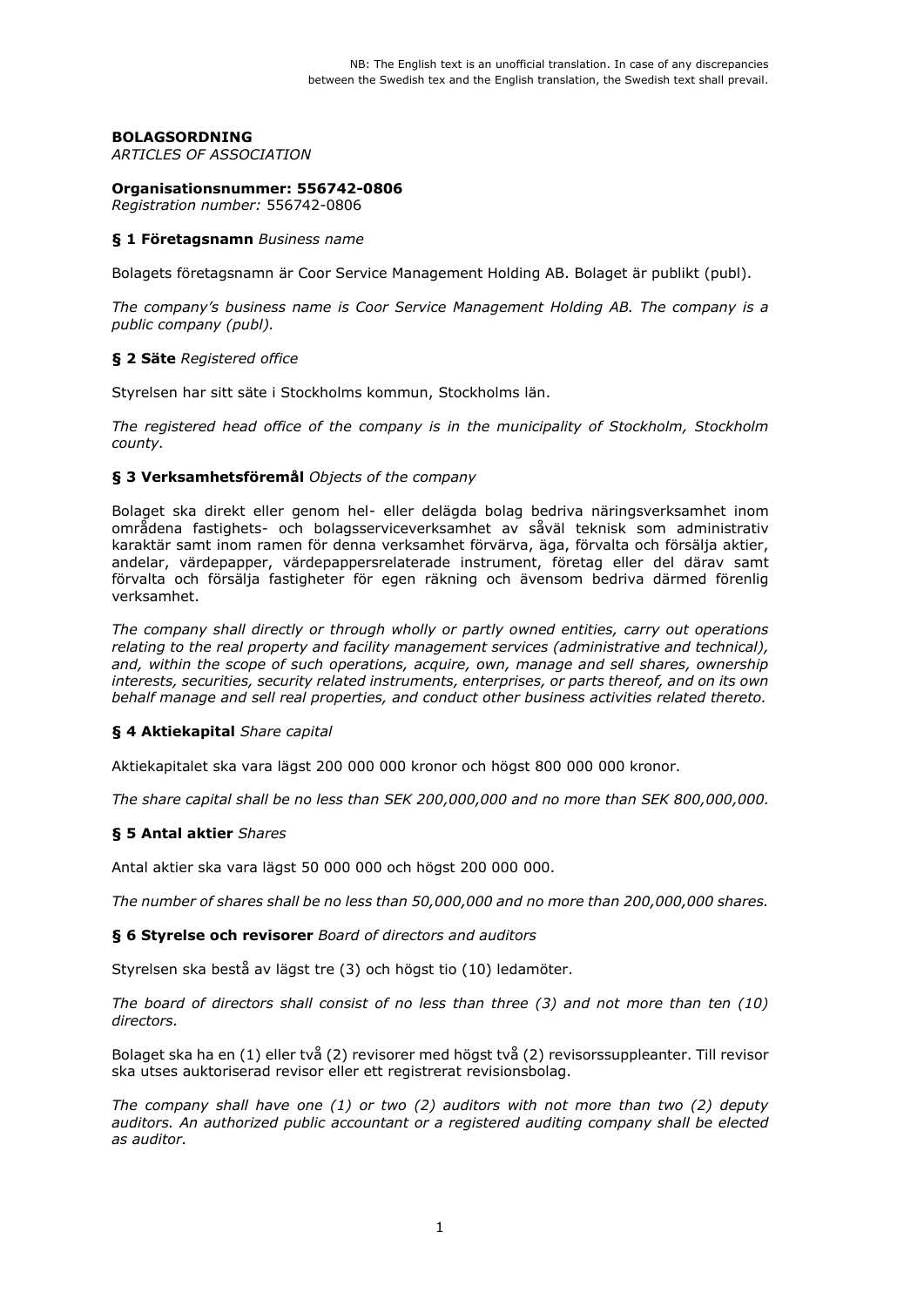## **§ 7 Kallelse till bolagsstämma** *Convening of shareholders' meeting*

Kallelse till bolagsstämma ska ske genom annonsering i Post- och Inrikes Tidningar och på bolagets webbplats. Att kallelse skett ska annonseras i Svenska Dagbladet.

*Notice convening general meetings shall be issued through announcement in the Swedish Official Gazette (Sw. Post- och Inrikes Tidningar) as well as on the company's website. Announcement to the effect that a notice convening a general meeting has been issued shall be made in Svenska Dagbladet.*

#### **§ 8 Deltagande i bolagsstämma** *Participation at shareholders' meeting*

Aktieägare som vill delta i en bolagsstämma ska göra anmälan till bolaget senast den dag som anges i kallelsen till stämman. Denna dag får inte vara söndag, allmän helgdag, lördag, midsommarafton, julafton eller nyårsafton och får inte heller infalla tidigare än femte vardagen före bolagsstämman.

*Shareholders wishing to participate at a general meeting shall notify the company no later than the day stated in the notice for the meeting. This day may not be a Sunday, other public holiday, Saturday, Midsummer's Eve, Christmas Eve or New Year's Eve and may not be a day falling earlier than the fifth weekday before the day of the shareholders' meeting.*

Aktieägare får vid bolagsstämma medföra ett eller två biträden, dock endast om aktieägaren till bolaget anmäler antalet biträden på det sätt som anges i föregående stycke.

*A shareholder may be accompanied by one or two assistants at the general meeting, but only if the shareholder has notified the company on the number of assistants in the manner prescribed in the paragraph above.*

Styrelsen får besluta att den som inte är aktieägare i bolaget ska, på de villkor som styrelsen bestämmer, ha rätt att närvara eller på annat sätt följa förhandlingarna vid bolagsstämma.

*The board of directors may resolve that persons not being shareholders of the company shall be entitled, on the conditions stipulated by the board of directors, to attend or in any other manner follow the discussions at a general meeting.*

Styrelsen får samla in fullmakter enligt det förfarande som anges i 7 kap. 4 § andra stycket aktiebolagslagen. Styrelsen får inför en bolagsstämma besluta att aktieägarna ska kunna utöva sin rösträtt per post före bolagsstämman.

*The board of directors may collect proxies pursuant to the procedure stated in Chapter 7, Section 4, second paragraph of the Swedish Companies Act. The board of directors may decide before a general meeting that the shareholders shall be able to exercise their voting rights by post before the general meeting pursuant to the procedure stated in Chapter 7, Section 4 a of the Swedish Companies Act.*

#### **§ 9 Årsstämma** *Annual general meeting*

Årsstämman ska hållas årligen inom sex månader efter räkenskapsårets utgång.

*The annual general meeting shall be held annually within six months after the end of the financial year.*

Vid årsstämman ska följande ärenden förekomma till behandling:

*The following matters shall be addressed at annual general meetings:*

- 1) Val av ordförande vid stämman, *Election of a chairman of the meeting,*
- 2) Upprättande och godkännande av röstlängd, *Drawing up and approval of the voting list,*